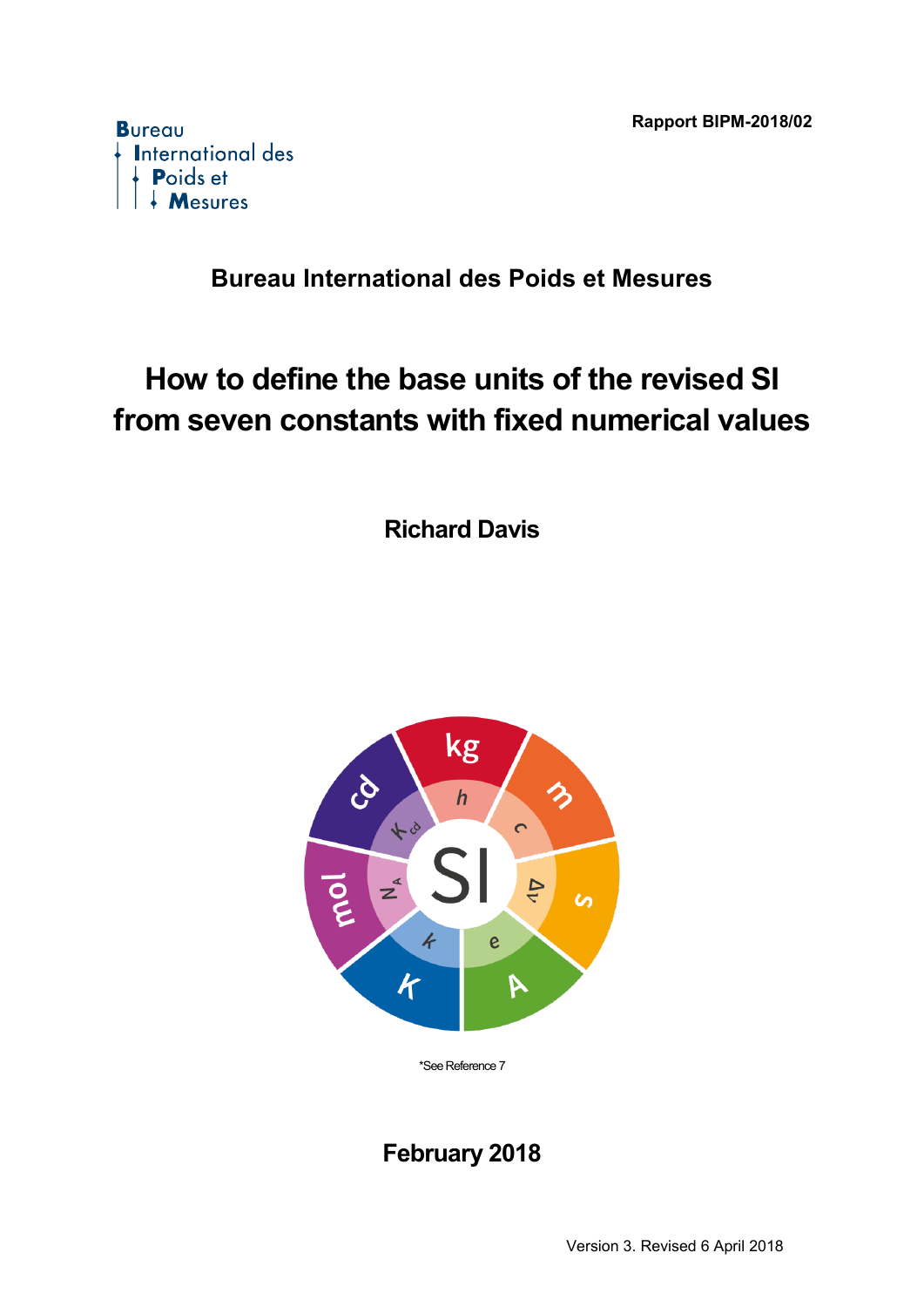#### **Abstract** [added April 2018]

As part of a revision to the SI expected to be approved later this year and to take effect in May 2019, the seven base units will be defined by giving fixed numerical values to seven "defining constants".

The report shows how the definitions of all seven base units can be derived efficiently from the defining constants, with the result appearing as a table. The table's form makes evident a number of connections between the defining constants and the base units.

Appendices show how the same methodology could have been used to define the same base units in the present SI, as well as the mathematics which underpins the methodology.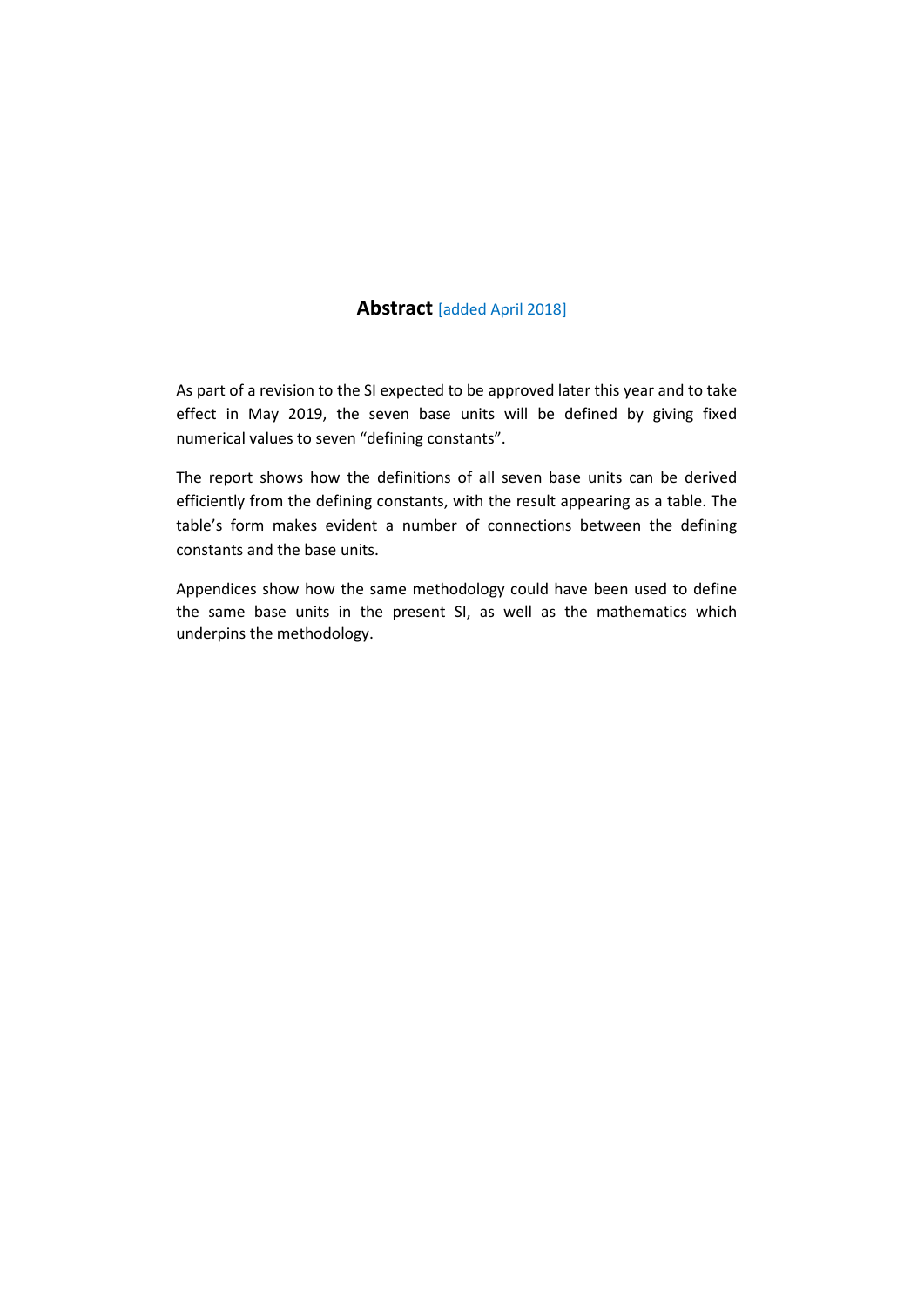### **How to define the base units of the revised SI from seven constants with fixed numerical values**

Richard Davis, International Bureau of Weights and Measures (BIPM)

#### **1. Introduction**

Preparations for the upcoming revision of the International System of Units (SI) began in earnest with Resolution 1 of the 24th meeting of the General Conference on Weights and Measures (CGPM) in 2011 [1]. The 26th CGPM in November 2018 is expected to give final approval to a revision of the present SI [2] based on the guidance laid down in Ref. [1]. The SI will then become a system of units based on exact numerical values of seven defining constants,  $\Delta v_{\text{Cs}}$ , *c*, *h*, *e*, *k*,  $N_A$  and  $K_{\text{cd}}$  exactly as specified in the following bullets:

- the unperturbed ground state hyperfine transition frequency of the caesium 133 atom  $\Delta v_{\text{Cs}}$  is 9 192 631 770 hertz,
- the speed of light in vacuum *c* is 299 792 458 metres per second,
- the Planck constant *h* is 6.626 070 15  $\times$  10<sup>-34</sup> joule second,
- the elementary charge *e* is 1.602 176 634  $\times$  10<sup>-19</sup> coulomb,
- the Boltzmann constant *k* is 1.380 649  $\times$  10<sup>-23</sup> joule per kelvin,
- the Avogadro constant  $N<sub>A</sub>$  is 6.022 140 76  $\times$  10<sup>23</sup> reciprocal mole,
- the luminous efficacy of monochromatic radiation of frequency  $540 \times 10^{12}$  Hz,  $K_{\text{cd}}$ , is 683 lumens per watt.

The hertz, joule, coulomb, lumen, and watt, with unit symbols Hz, J, C, lm and W, respectively, are related to the seven base units: second, metre, kilogram, ampere, kelvin, mole and candela, with unit symbols s, m, kg, A, K, mol and cd, respectively, through the relations Hz =  $s^{-1}$ , J = kg m<sup>2</sup> s<sup>-2</sup>, C = A s,  $\text{Im} = \text{cd} \text{ sr}^{\dagger}$  and W = kg m<sup>2</sup> s<sup>-3</sup> (see Ref. [2]). Only so-called "coherent" units [2] are used here and in the following. This means that, just as in the bullets, we will not affix numerical prefixes (such as mega or nano) either to the base units or to combinations of base units that have special names (such as joule or watt).

The numerical values of  $\Delta v_{\text{Cs}}$ , *c* and  $K_{\text{cd}}$  given in the bullets have been fixed (defined to be exact) since 1967, 1983 and 1979 respectively [2]. It was premature in 2011 to specify exact values for *h*, *e*, *k* and *N*<sub>A</sub> because their experimentally-determined values were not yet known with sufficiently small uncertainty to assure a smooth transition to the proposed new definitions. That has changed, and the numerical values given above are those recommended in October 2017 by the CODATA Task Group on Fundamental Constants [3]. They have been accepted by the CIPM and are expected to be confirmed by the CGPM at its next meeting, in November 2018.

This note describes an efficient method to convert the information contained in the seven bullets to definitions of the SI base units, which are, not coincidentally, seven in number [2]. The reasons for this particular choice of defining constants are important but have been presented elsewhere [4].

Starting with the seven bullets, we derive in one step the seven combinations of defining constants whose unit is a base unit of the SI. The algorithm used results in an easy-to-read table. The exact numerical values given in the bullets are then introduced to complete the definitions of the base units. Appendix 1 applies the same method to the present SI, illustrating the method's generality as

<span id="page-2-0"></span>**<sup>.</sup>** <sup>†</sup> sr is the symbol for steradian, the unit of solid angle. Although sr =  $m^2/m^2$  = 1, sr is used when needed for clarity [2].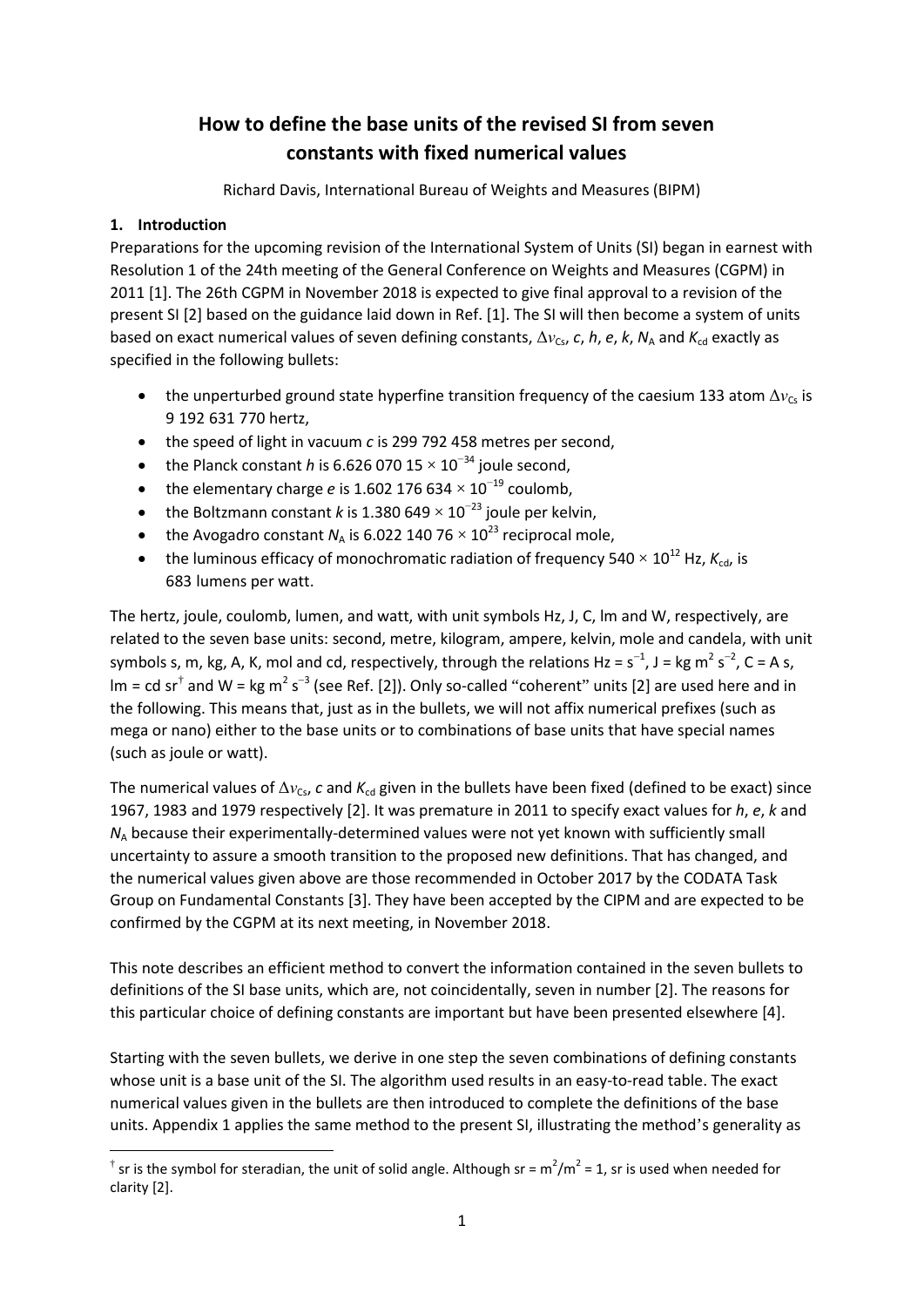well as providing a novel contrast to the upcoming revision. Each base unit will be defined independently of the others, although typical derivations take a different approach. Appendix 2 describes a more abstract method of defining the base units from the values of the defining constants and compares the abstract formalism with that presented in the next two sections.

If all seven base units of the SI can be defined in terms of the seven defining constants, an obvious but important corollary follows: *All SI units can be defined in terms of the seven defining constants*. The distinction between base and derived units remains useful, but not essential for many purposes.<sup>[‡](#page-3-0)</sup>

The following method is consistent with a more rigorous analysis provided by Mohr in 2008 [6], which the interested reader is encouraged to consult.

#### **2. Defining constants written in terms of base units**

**.** 

We begin with Table 1, which presents much of the information given in the bullets of section 1 in more usable form. Note that the defining constants are shown as labels in the first column. The four new defining constants and the base units which are redefined in consequence are shown in red. The units of the defining constants can be expressed as the product of powers of the base units,  $s^{\alpha}$  m<sup>β</sup> kg<sup>*γ*</sup> A<sup>δ</sup> K<sup>ε</sup> mol<sup>ζ</sup> cd<sup>*η*</sup> [2], as specified in the bullets of section 1. The exponents that are required appear in the rows of Table 1 for each of the defining constants; for example, the coherent unit of the Planck constant *h* is J s = kg m<sup>2</sup> s<sup>-1</sup>, so that for the row labelled *h* the exponents  $\alpha$  through  $\eta$  are (-1, 2, 1, 0, 0, 0, 0). The columns show whether a unit appears in a particular bullet. We see, for instance, that the second appears in the unit of every constant except N<sub>A</sub>, but with four different exponents.

|                     | S    | $\mathbf{m}$ | kg | A | K | mol | cd |
|---------------------|------|--------------|----|---|---|-----|----|
| $\Delta v_{\rm Cs}$ |      |              |    |   |   |     |    |
| $\mathcal{C}$       | - 1  |              |    |   |   |     |    |
| $\bm{h}$            |      | ◠            |    |   |   |     |    |
| $\boldsymbol{e}$    |      |              |    |   |   |     |    |
| $\bm{k}$            | $-2$ | ി            |    |   |   |     |    |
| $N_{\rm A}$         |      |              |    |   |   |     |    |
| $K_{cd}$            |      | $-2$         |    |   |   |     |    |



The sequence of the seven defining constants in the left column of labels follows the order in which they are presented in the CGPM Resolution and in section 1. The sequence of base units in the top row of labels follows the order in which these units are defined in Ref. [4]. This results in a table where the exponents above the diagonal cells are all zero (as are most exponents below the diagonal). The diagonal cells (those with a violet background) associate each defining constant with a unique base unit. The cells with a yellow background show that "helping" units are also needed. For instance, the Planck constant *h* is key to redefining the kilogram (violet cell), but the unit of *h* also contains the inverse second and the metre squared (yellow cells).

<span id="page-3-0"></span><sup>‡</sup> Even early editions of the SI Brochure remarked that separate classes of base and derived units are "not essential to the physics of the subject" [5], but added that the classifications were useful, considering the goal of "a single, practical, worldwide system [of units] for international relations, for teaching and scientific work".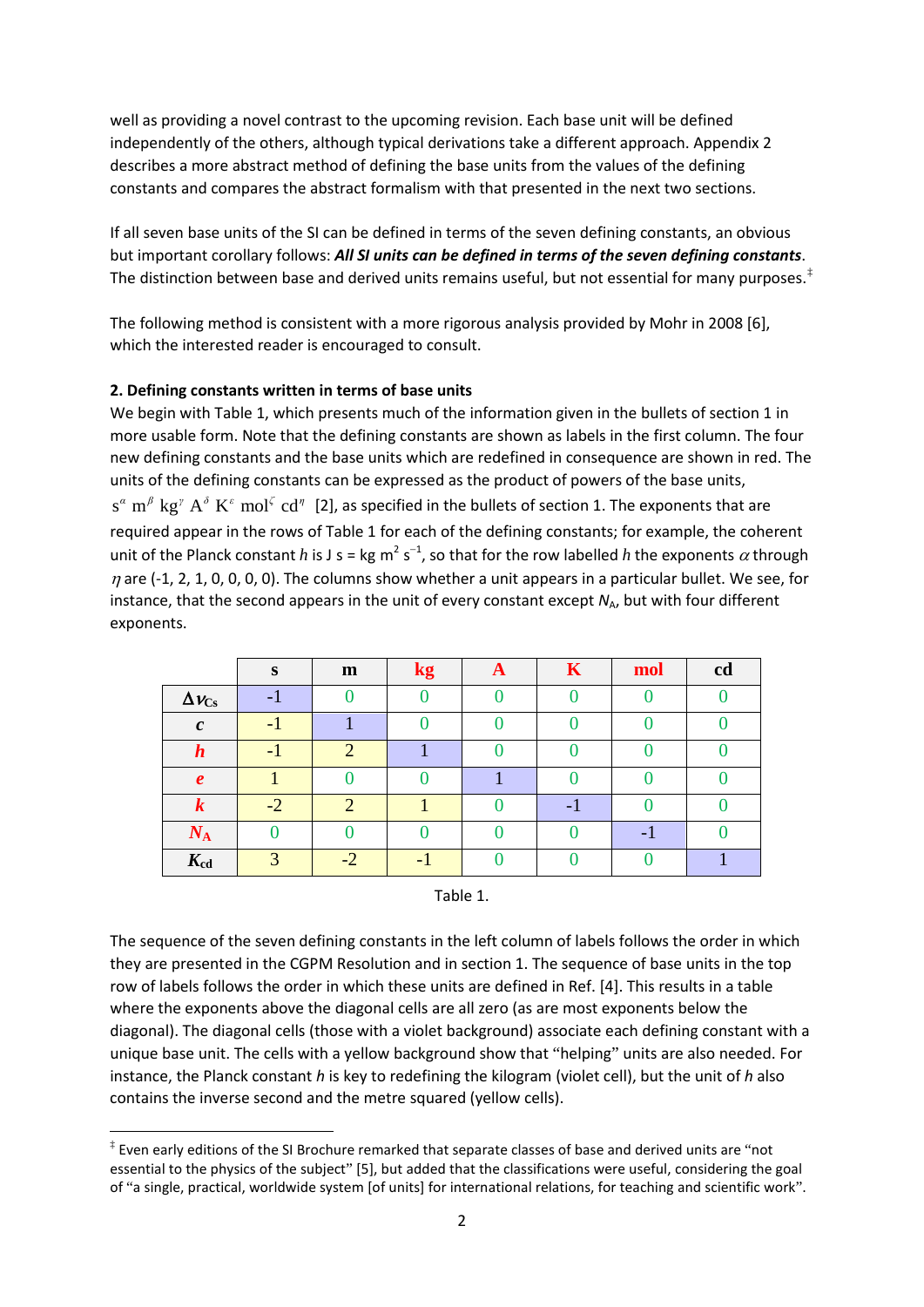#### **3. Base units as defined by the "defining constants"**

The seven SI base units can be defined in terms of the seven defining constants. To do this, we create a second table, Table 2, that shows the combination of defining constants required to define each base unit. Table 2 is the major contribution of this report.

The numbers in Table 2 are also exponents, this time used to show the combination of defining constants (labelled in the top row) that has the same unit as each base unit (labelled in the left column). Except for an exact scaling factor, which is easily derived as shown below, each base unit is defined by the product  $\Delta v_{Cs}^{a'} c^{\beta'} h^{v'} e^{\delta'} k^{c'} N_A^{\zeta'} K_{cd}^{\eta'}$ , where the required exponents for each row appear in the table. If an exponent is zero, it means that its constant is not needed, and its cell, though containing zero, has been left blank for visual clarity. Each column shows which defining constants are needed in the definition of the base units. We see that  $\Delta v_{\text{Cs}}$  is needed to define six of the seven base units (using three different exponents), *c* is only needed to define two base units, etc.

All exponents have been derived from Table 1 in one step using the following mathematical operation. Note that the cells containing numbers in Table 1 constitute a  $7 \times 7$  matrix. Invert that matrix using, for example, the MINVERSE command in Excel. The inverse obtained is the  $7 \times 7$  matrix of exponents shown in Table 2.<sup>[§](#page-4-0)</sup> Remember that the blank cells actually contain zero.

|              | $\Delta v_{\rm Cs}$ | $\mathcal{C}$ | $\boldsymbol{h}$ | $\boldsymbol{e}$ | $\boldsymbol{k}$ | $N_{\rm A}$ | $K_{cd}$ |
|--------------|---------------------|---------------|------------------|------------------|------------------|-------------|----------|
| S            | - 1                 |               |                  |                  |                  |             |          |
| $\mathbf{m}$ | - 1                 |               |                  |                  |                  |             |          |
| kg           |                     | $-2$          |                  |                  |                  |             |          |
| A            |                     |               |                  |                  |                  |             |          |
| $\mathbf K$  |                     |               |                  |                  | - 1              |             |          |
| mol          |                     |               |                  |                  |                  | - 1         |          |
| cd           | $\mathcal{D}$       |               |                  |                  |                  |             |          |

Table 2. The revised SI [4]. Blank cells all contain zero (not displayed).

From the "kg" row of Table 2 we may infer that the following combination of three defining constants has the kilogram as its unit [6]:

$$
\Delta v_{\rm cs}^1 c^{-2} h^1 e^0 k^0 N_A^0 K_{\rm cd}^0 = \Delta v_{\rm cs} c^{-2} h = \frac{\Delta v_{\rm cs} h}{c^2} . \tag{1}
$$

In the revised SI, all mass determinations must ultimately be traceable to this quantity because its numerical value in kilograms has been fixed. The exact values of ∆*ν*<sub>Cs</sub>, *c* and *h* given in the bullets of section 1 provide the fixed value. Substituting the information in the first three bullets into the left side of the following equation, which is a combination of physical constants, gives us the right side, which is the value of the combination in the revised SI:

 $\overline{a}$ 

<span id="page-4-0"></span> $\frac{1}{3}$  The 7 x 7 squares of numbers in Tables 1 and 2 are called "lower triangular matrices" because all numbers above the diagonal are zero. The inverse of a triangular matrix is triangular as well, provided that the inverse exists. The inverse exists if and only if none of the numbers in the diagonal cells is zero.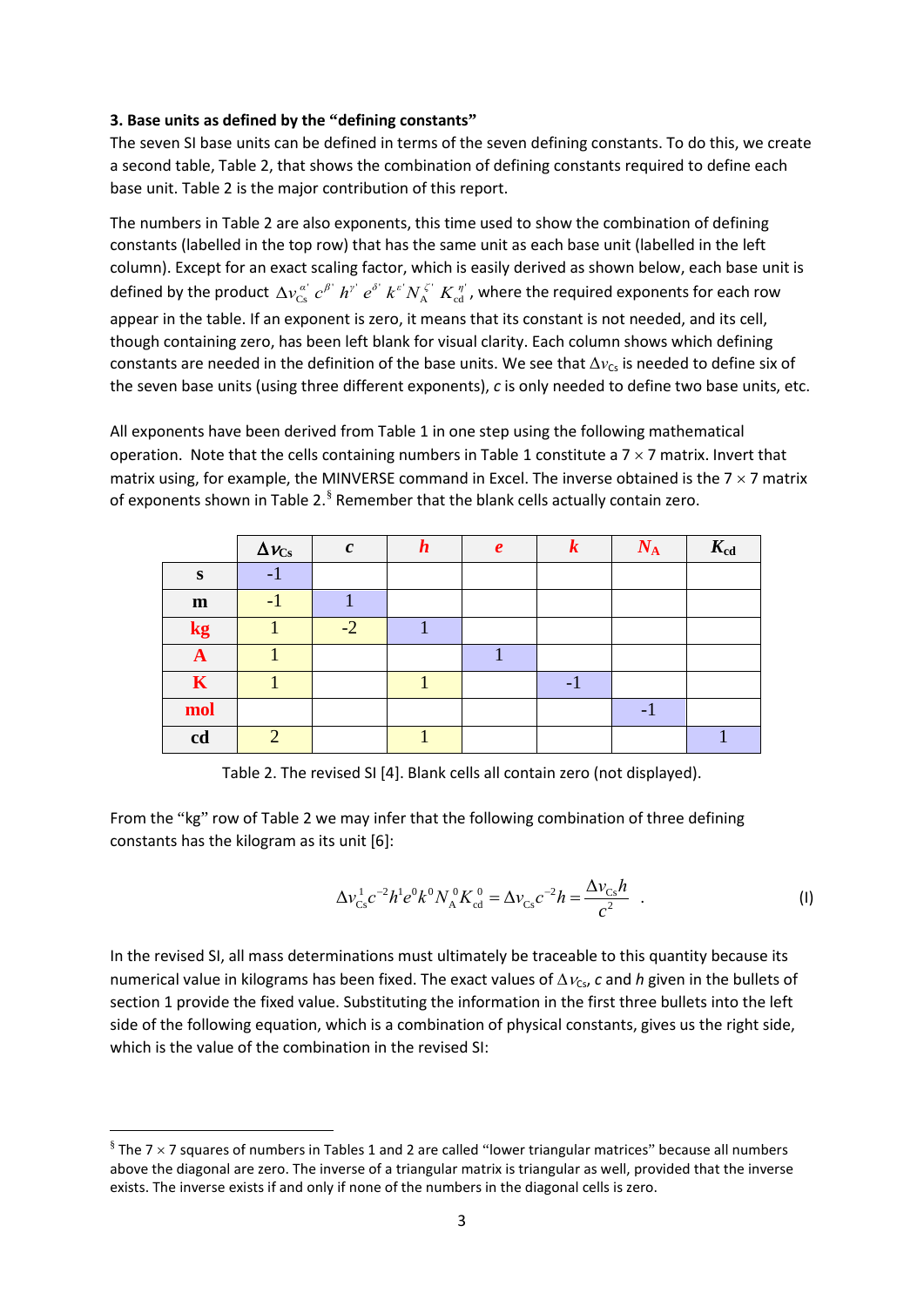$$
\frac{\Delta v_{\text{Cs}} h}{c^2} = \frac{(9192631770)(6.62607015 \times 10^{-34})}{(299792458)^2} \text{ kg}.
$$

The numbers in parentheses are obviously the exact numerical values of  $\Delta v_{\rm Cs}$ , *c* and *h* specified in section 1. The base units associated with these numerical values cancel out (unit symbols can be treated algebraically)—except for the kilogram! Then by simple arithmetic,

$$
1 \text{ kg} = \frac{(299\,792\,458)^2}{(9\,192\,631\,770)(6.626\,070\,15 \times 10^{-34})} \frac{\Delta v_{\text{Cs}}h}{c^2} = 1.475\,521\,3997... \times 10^{40} \frac{\Delta v_{\text{Cs}}h}{c^2} \quad . \tag{II}
$$

Any given base unit can be defined similarly, without knowing the definitions of any other base units. Only the exact numerical values of the defining constants are required. This definition of the kilogram appears in section 2.3.1 of Ref. [4]. A more formal derivation of the seven definitions, of which Eq. (II) is an example, is provided in Appendix 2 along with a comparison to the simplified approach adopted above.

It is irrelevant that the mass  $\Delta v_{c} h / c^2$  is so miniscule that it must be scaled up by 40 orders of magnitude to equal one kilogram. It has always been true that "any method consistent with the laws of physics could be used to realize any SI unit" [2] and such methods already exist for the kilogram as it will be defined by Eq. (II) [4]. Appendix 1 discusses in more detail the condition that assures continuity of the redefined kilogram with the present kilogram, and by extension the continuity conditions for the three other redefined units.

#### **4. Summary and Discussion** [corrected April 2018]

Several pictorial illustrations of the revised SI are already available [7,8]. In one case, readers are cautioned that the illustration is not an explanation [7]. By contrast, Table 2 has been derived mathematically from the seven defining constants, knowing only their units. It is easily observed from Table 2 that:

- − The violet cells on the diagonal connect a base unit in the left column with the constant which defines it, in the top row. This is loose terminology because in most instances one or two "helping constants" are required, and these are shown in the yellow cells of each row. All other cells contain zero, and these are left blank;
- − There are only three helping constants,  $\Delta v_{Cs}$ , *c* and *h*, and these also serve as the defining constants for the second, metre and kilogram, respectively. [It is perhaps noteworthy that the second, metre and kilogram are the mechanical units of the old metre-kilogram-second (MKS) system, from which the SI evolved];
- − In each row, the product of powers of the constants in the violet cell and any yellow cells form a quantity (which is also a constant) whose unit is the base unit of the row. The exponents needed are shown;
- − At most, two helping constants are required to define any base unit. [The appearance of helping constants can be viewed as a mathematical requirement which reconciles continuity of the historical base units with the most useful selection of defining constants. See Appendix 1, which shows that the present SI [2] is not very different in this respect];
- − Helping constants are not needed to define either the second or the mole.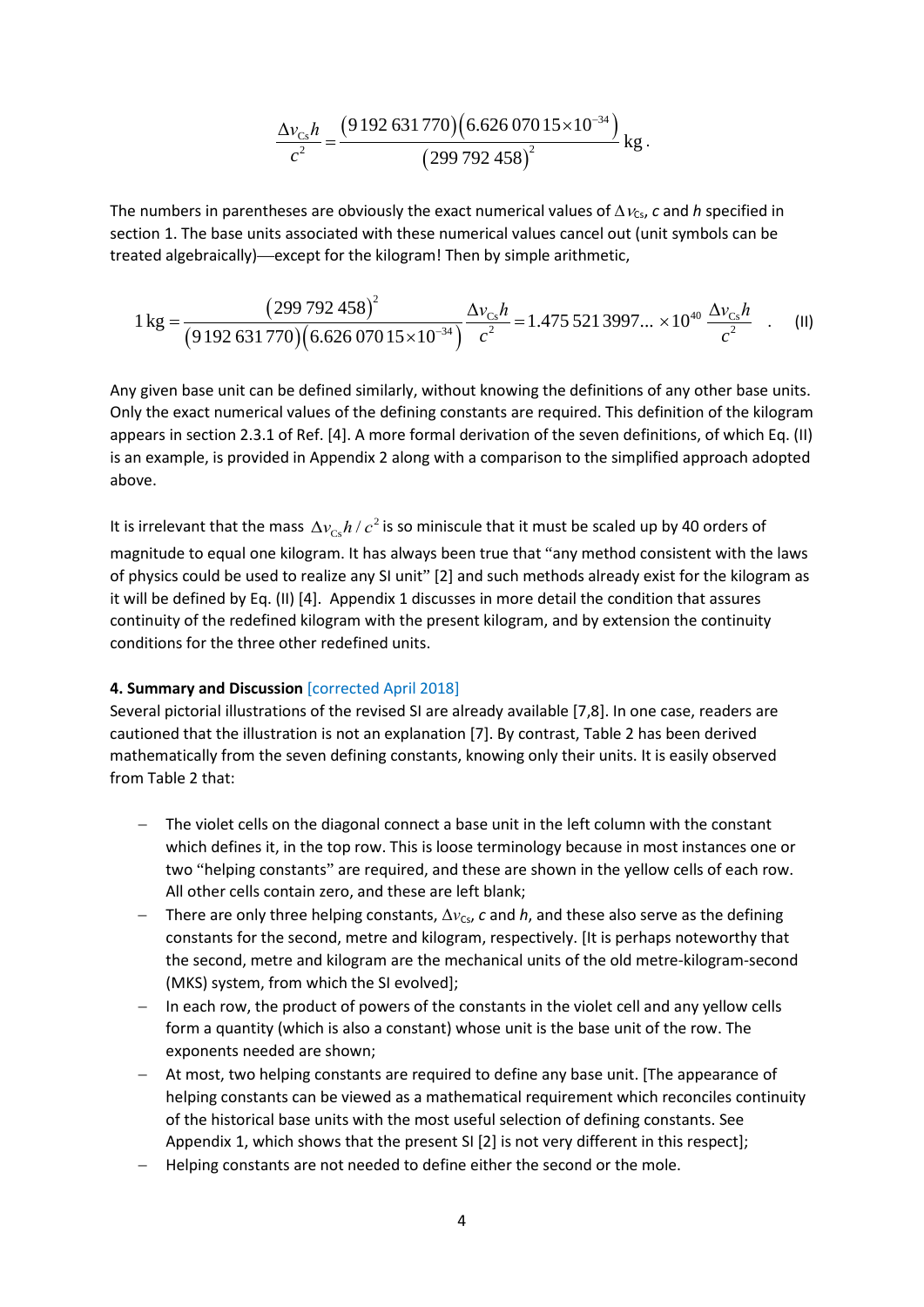- − The ground state hyperfine transition frequency of the caesium 133 atom Δ*ν*<sub>Cs</sub> is needed in the definitions of all base units except the mole;
- − The speed of light in vacuum *c* is needed *only* in the definitions of the metre and kilogram;
- − The Planck constant *h* is needed *only* in the definitions of the kilogram, kelvin and candela;
- − The elementary charge *e*, the Boltzmann constant *k*, the Avogadro constant *N*<sub>A</sub> and the luminous efficacy of a specified wavelength  $K<sub>cd</sub>$  are each needed to define a single base unit (ampere, kelvin, mole and candela respectively). They are not used as helping constants.

There is no general requirement that exponents in Tables 1 and 2 must be displayed as lower triangular matrices (see Appendix 2), although this arrangement makes the tables easier to scan visually and therefore has merit. Because Table 1 is a lower triangular matrix, one can see that the units can also be defined in seven separate steps rather than as a group, as we have done. The step-by-step method, also used in the draft 9th edition of the SI Brochure [4], first defines the SI second from the upper left corner of Table 1. The metre can then be defined from the next row because the helping unit of *c*, the second, has already been defined. The kilogram can be defined from the third row because the two helping units of *h* have already been defined. All helping units have now been defined and so the remaining four SI units can be defined in any order one wishes, including of course the order found in [4].

The seven unique combinations of defining constants whose unit is a base unit (Eq. (I) shows the combination for the kilogram) were derived together by matrix inversion. Since any order of units and defining constants used as labels in Table 1 leads to identical definitions of the base units, we have chosen an order that makes Table 2 visually simple. It is also the order found in the major reference for the revised SI [4].

#### **Appendix 1: the present SI**

The present SI [2] could also have been formulated in terms of the six defining constants and one defining quantity that had been specified by the CGPM, either explicitly or implicitly, between 1889 and 1983:

- the unperturbed ground state hyperfine transition frequency of the caesium 133 atom  $\Delta v_{\text{Cs}}$  is 9 192 631 770 hertz, (1967)
- the speed of light in vacuum *c* is 299 792 458 metres per second, (1983)
- the mass of the international prototype of the kilogram  $m_K$  is 1 kilogram, (1889)
- the permeability of vacuum  $\mu_0$  is  $4\pi \times 10^{-7}$  newton per ampere squared, (1948, 1954)
- the thermodynamic temperature of the triple point of water  $T_{TPW}$  is 273.16 kelvin, (1954)
- the molar mass of carbon 12,  $M(^{12}C)$ , is 0.012 kilogram per mole, (1971)
- the luminous efficacy of monochromatic radiation of frequency 540  $\times$ 10<sup>12</sup> Hz,  $K_{cd}$ , is 683 lumens per watt. (1979)

The newton (symbol: N) is expressed in terms of base units as N = kg m s<sup>-2</sup> [2]. Expressions for the hertz, lumen and watt in terms of base units are found in section 1. The defining quantity and three defining constants that will be replaced in the revised SI are shown in blue.

Carrying out the same procedure as described in sections 2 and 3 for the revised SI, we start with Table A1-1, which contains an embedded  $7 \times 7$  matrix. Again, this matrix is a table of exponents inferred from seven bullets, but now they are the bullets found in this Appendix. For ease of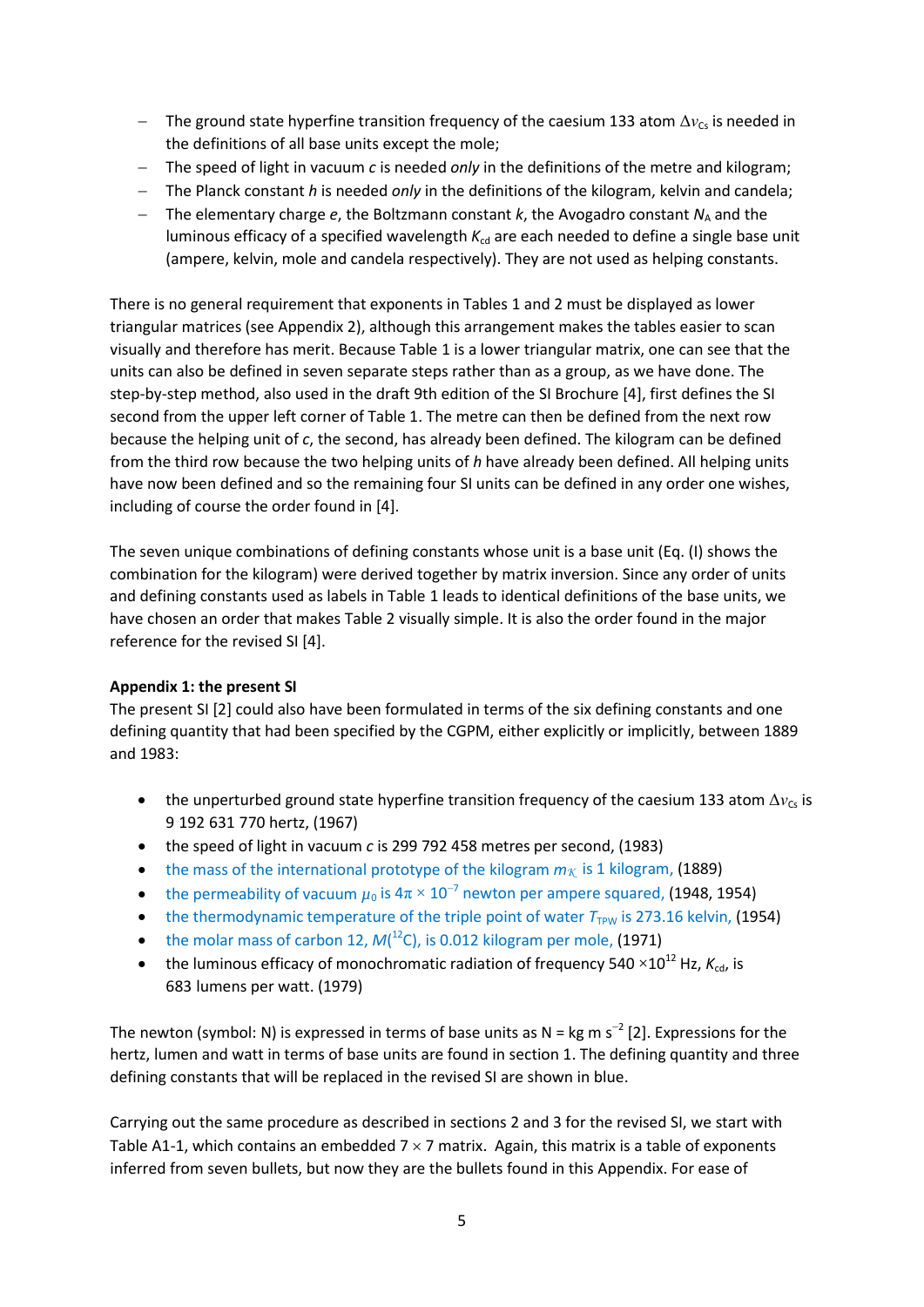comparison with Tables 1 and 2, the order of units in the top row of Table A1-1 is chosen to be identical to that of Table 1, and the order of quantities in the left column is chosen to produce a lower triangular matrix.

|                           | S     | m    | kg | $\mathbf{A}$ | K | mol | cd |
|---------------------------|-------|------|----|--------------|---|-----|----|
| $\Delta\nu_{\mathrm{Cs}}$ | -     |      |    |              |   |     |    |
| $\mathcal{C}$             | $= 1$ |      |    |              |   |     |    |
| $m_{\mathcal{K}}$         |       |      |    |              |   |     |    |
| $\mu_0$                   | $-2$  |      |    | $-2$         |   |     |    |
| T <sub>TPW</sub>          |       |      |    |              |   |     |    |
| $^{12}{\rm C)}$<br>M(     |       |      |    |              |   | - 1 |    |
| $K_{cd}$                  | ⌒     | $-2$ |    |              |   |     |    |

Now transpose the labels of Table A1-1 and invert its embedded matrix to arrive at Table A1-2. As with Table 2, cells containing zero are left blank.

|             | $\Delta \nu_{\rm Cs}$ | $\boldsymbol{c}$ | $m_{\mathcal{K}}$ | $\mu_0$ | T <sub>TPW</sub> | $M(^{12}C)$ | $K_{\rm cd}$ |
|-------------|-----------------------|------------------|-------------------|---------|------------------|-------------|--------------|
| S           | $-1$                  |                  |                   |         |                  |             |              |
| m           | $-1$                  |                  |                   |         |                  |             |              |
| kg          |                       |                  |                   |         |                  |             |              |
| $\mathbf A$ | 1/2                   | 1/2              | 1/2               | $-1/2$  |                  |             |              |
| K           |                       |                  |                   |         |                  |             |              |
| mol         |                       |                  |                   |         |                  | - 1         |              |
| cd          |                       | ↑                |                   |         |                  |             |              |

Table A1-2. The present SI [2]. The blank cells all contain zero (not displayed).

This table can easily be compared with Table 2. Note that only the first two rows, those for the second and metre, are identical in the two tables.

There is no reason that the exponents must be integers, as this example illustrates. Thus, in the

present SI [2], the ampere is realized by traceability to the quantity 1  $c_{\rm Cs}$  c  $m_{\rm K}$   $|^2$  $\mathbf{0}$ <sup>ν</sup> *c m*  $\mu_{\scriptscriptstyle (}$  $\left(\Delta v_{\rm cs} \; c \; m_{\rm x}\; \right)$  $\left(\frac{\Delta V_{\text{Cs}} C M_{\text{K}}}{\mu_0}\right)$  which, according to the information in the first four bullets, has an exact value of order  $1.5 \times 10^{12}$  A. Note that the SI unit of  $(\Delta v_{Cs} \, c \, m_{K} )$  is the newton and that of  $\mu_{0}$  is the newton per ampere squared.

The exponents appearing in Table A1-2 and the exact numerical values of the six constants and one physical quantity listed in the bullets of this Appendix would have been sufficient to define all base units of the present SI. For example, a definition equivalent to the present definition of the ampere [2] would be: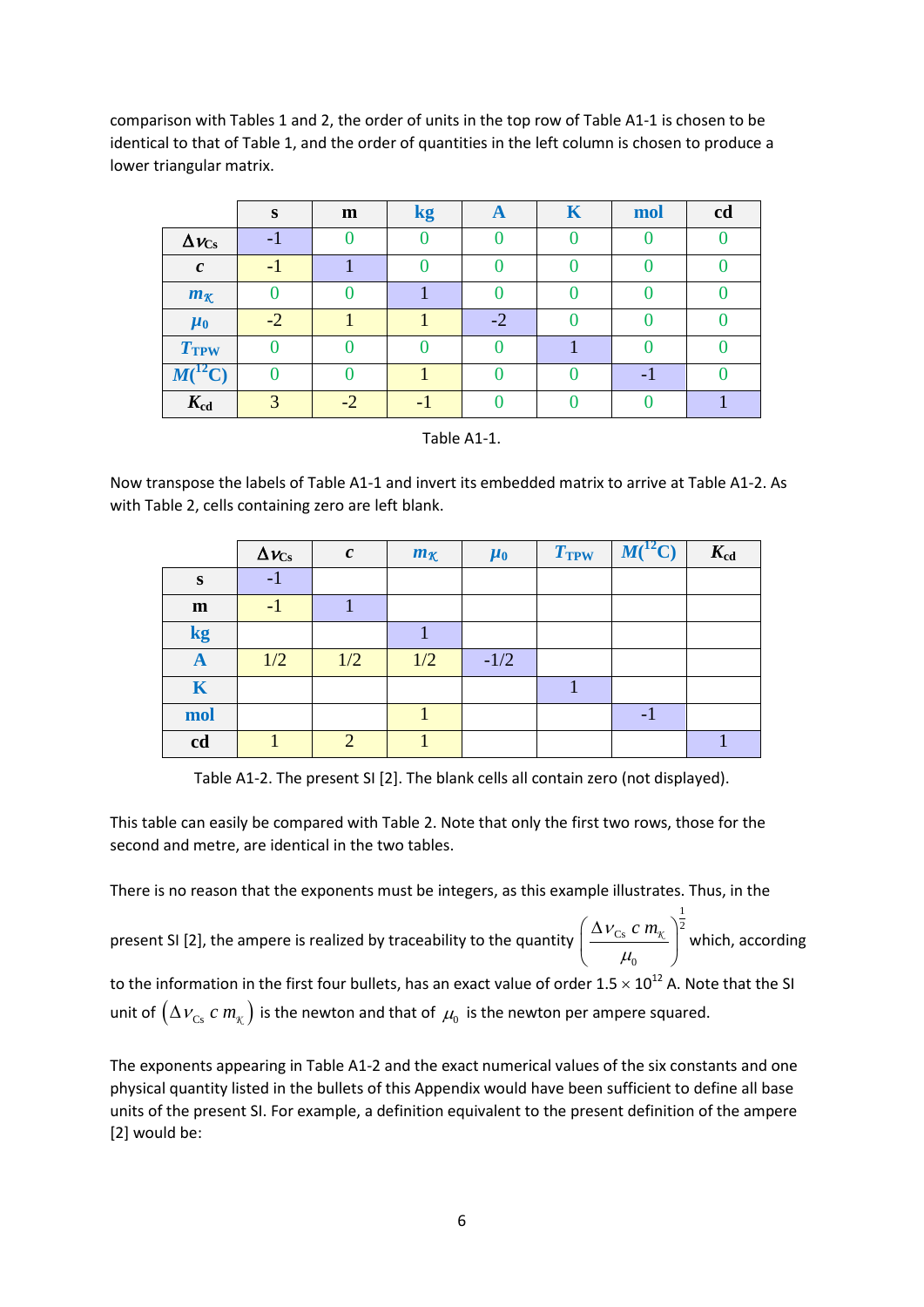$$
1\,\mathrm{A} = \left(\frac{\left(4\pi \times 10^{-7}\right)}{\left(9\,192\,631\,770\right)\left(299\,792\,458\right)\left(1\right)}\right)^{\frac{1}{2}} \left(\frac{\Delta \nu_{\mathrm{Cs}}\,c\,m_{\mathrm{K}}}{\mu_{0}}\right)^{\frac{1}{2}} = 6.789\,687... \times 10^{-13} \left(\frac{\Delta \nu_{\mathrm{Cs}}\,c\,m_{\mathrm{K}}}{\mu_{0}}\right)^{\frac{1}{2}}.
$$

In the present SI,  $m<sub>K</sub>$  is the sole defining quantity which is not some kind of constant. Rather, it is the mass of an artefact known as the international prototype of the kilogram, *K*, which has been used since 1889 to define one kilogram [2]. This artefact definition of the kilogram is simple, understandable and independent of the six constants. Unfortunately, since the mass of *K* is not a physical constant, the stability over time of the unit it defines cannot be assured. The same lack of assurance affects, at least in principle, the three units for which  $m<sub>K</sub>$  is a "helper", one of which is the ampere (see yellow cells in the column of Table A1-2 labelled "*mK*"). When the SI was first approved by the 11th CGPM in 1960, it was recognized that the artefact definition of the kilogram was a weakness of the International System of Units—to be remedied "sooner or later" [9].

The present definition of the kilogram [2] is contained entirely in the third bullet of this Appendix. In symbols,

$$
1\,\mathrm{kg}=m_{\chi}.
$$

The revised definition of the kilogram [4] is given by Eq. (II),  $1\,\text{kg} = 1.475\,521\,3997... \times 10^{40}\,\frac{\Delta v_{\text{Cs}}h}{c^2}$ .

The value of the prefactor on the right-hand side ensures that there will be no perceptible discontinuity in the kilogram unit when it is redefined [3,4]. The continuity condition requires that the weighted mean of the most accurate experimental values of *h* will have been fixed [3] so that, *just after* the redefinition comes into force,

$$
x \cdot m_{\chi} = 1.475\,521\,3997... \times 10^{40} \frac{\Delta v_{\rm cs} h}{c^2},
$$

where the experimental value of *x* is unity to within an uncertainty that is sufficiently small to make the redefinition imperceptible to the vast majority of users. (Subsequently, the experimental value of *x* might change simply because  $m<sub>K</sub>$  is not a physical constant. Time will tell.) The impact of the revised SI on most users of the present SI has been assessed to be small by international experts [10].

#### **Appendix 2: Derivation of definitions of the base units in the revised SI (see Ref. [4] section 2.3.1); comparison with the method presented in sections 2 and 3 of this report** [added March 2018]

#### *Preliminary consideration of the defining constants specified in the bullets of section 1*

Let  $C_i$  be the symbol for the *i*<sup>th</sup> defining constant and let its fixed numerical value be  $N_i$  when expressed in the SI coherent unit *Ui* . Because *Ci* is one of seven defining constants, the index *i* runs from 1 to 7. The set of  $C_i$  is comprised of  $\Delta v_{\text{Cs}}$ , *c*, *h*, *e*, *k*,  $N_A$  and  $K_{\text{cd}}$ . The subscript *i* assigned to the defining constants is an arbitrary choice. We have chosen here the order in which the bullets are listed in section 1.

The *i*<sup>th</sup> bullet of section 1 can be written in generic symbols as

$$
C_i = N_i \cdot U_i. \tag{A2-1}
$$

The defining constants are quantities which appear in the equations of physics. The right side of Eq. (A2-1) is the exact value of each *Ci* in the revised SI because the numerical values *Ni* have been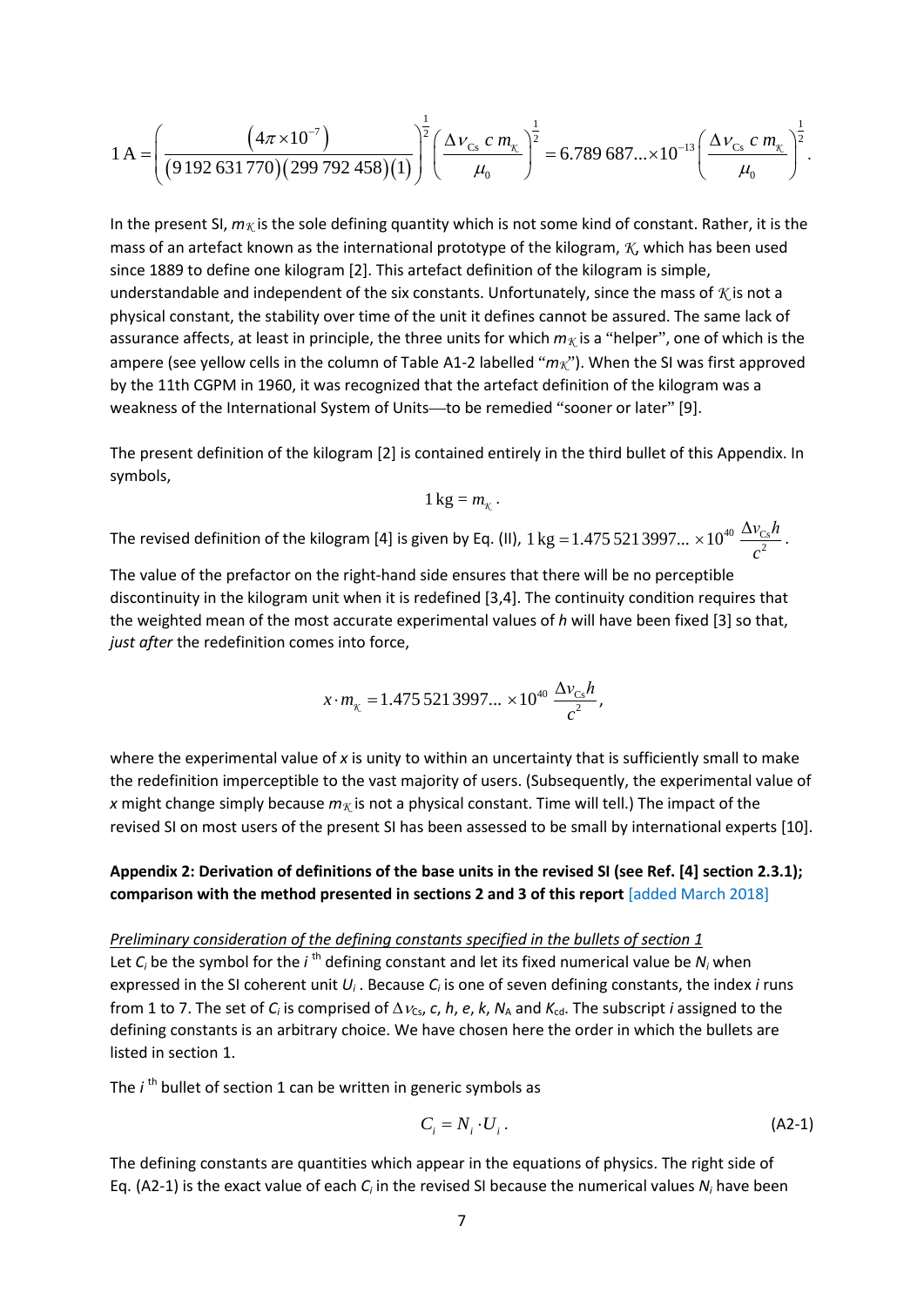chosen to be exact. The bullets of section 1 therefore define the coherent unit *Ui* in terms of the quantity *Ci*, which is a constant of some type [4]. In the bracket notation introduced in section 2.1 of Ref. [4], Eq. (A2-1) would be written

$$
C_i = \big\{C_i\big\}\big[C_i\big].
$$

Any coherent unit of the SI can be expressed as the product of powers of the seven base units [2, 4]. We refer below to the  $i<sup>th</sup>$  base unit as  $B_i$ . The symbols for the seven base units are: s, m, kg, A, K, mol and cd. Because units are commutative, the index *i* assigned to each base unit is also an arbitrary choice and need not follow the order shown here, although this is the order adopted in sections 2 and 3 of this report and in Ref. [4]. The SI unit *Ui* of each defining constant is given in terms of the base units by

$$
U_i = \prod_{j=1}^7 B_j^{a_{ij}}.
$$
 (A2-2)

The exponents  $a_{ii}$  are easily inferred from the seven bullets in section 1 and the supplementary information written just below them. The exponents turn out to be integers ranging from -2 through +3. Note that Eq. (A2-2) is merely a consequence of each defining constant being a quantity which has an SI unit.

*The definitions of the base units* Combining Eqs. (A2-1) and (A2-2) to eliminate *Ui* , we obtain

$$
\frac{C_i}{N_i} = \prod_{j=1}^7 B_j^{a_{ij}} \tag{A2-3}
$$

The task now is to express any given base unit *Bi* as the product of powers of the seven ratios *Cj*/*Nj* . We therefore seek the "inverse form" of Eq. (A2-3).

Temporarily treating the symbols of quantities and units as algebraic abstractions, we take the logarithm<sup>[#](#page-9-0)</sup> of both sides of Eq. (A2-3):

$$
\ln\left(\frac{C_i}{N_i}\right) = \sum_{j=1}^7 a_{ij} \ln\left(B_j\right).
$$
 (A2-4)

Let

$$
w_i = \ln(C_i/N_i) \quad \text{and} \quad z_i = \ln(B_i) \ .
$$

The set of seven equations represented by Eq. (A2-4) can now be written compactly in matrix form as

$$
W = A Z \tag{A2-5}
$$

where *W* and *Z* are 1 × 7 arrays containing seven logarithmic elements of the form *wi* and *zi* respectively and *A* is the 7 x 7 matrix of exponents consisting of the elements  $a_{ii}$ .

To solve for  $\boldsymbol{Z}$ , multiply Eq. (A2-5) from the left by  $A^{-1}$  :

<span id="page-9-0"></span> <sup>#</sup> See Ref. [6] for a formal derivation that avoids any use of logarithms.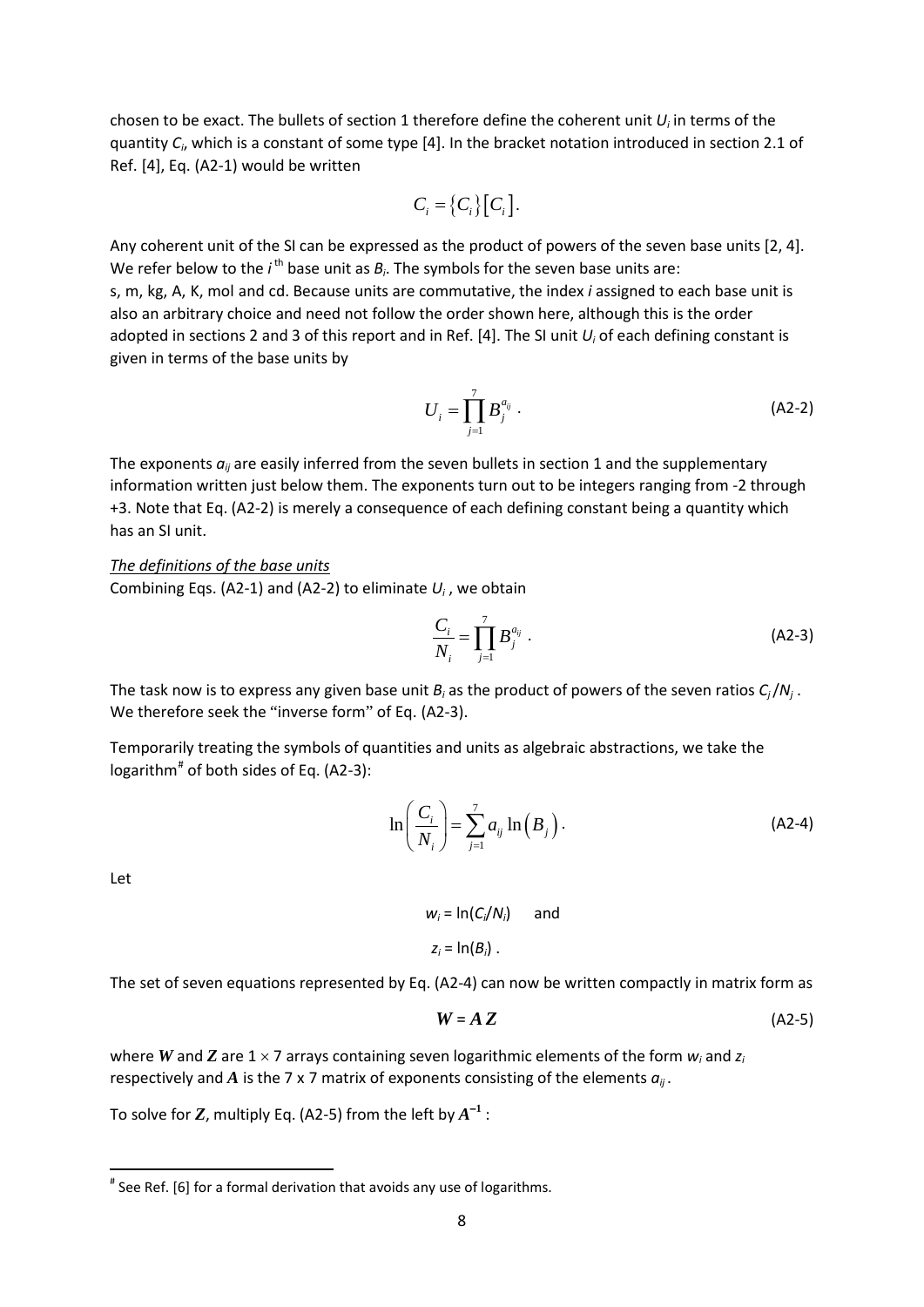$$
Z = A^{-1} W.
$$
 (A2-6)

The existence of  $A^{-1}$  is obviously a necessary condition.

Equation (A2-6) represents seven individual equations. We now exponentiate each of these to eliminate the logarithms they contain. If the elements of *A*<sup>−</sup>**<sup>1</sup>**are symbolized by *dij*, then the definition of the *i*<sup>th</sup> base unit is found to be:

$$
B_i = \prod_{j=1}^7 \left(\frac{C_j}{N_j}\right)^{d_{ij}},
$$
\n(A2-7)

which defines each base unit in terms of the defining constants and their fixed numerical values. The same procedure can be used to show that  $B_i = \prod U_j^{d_{ij}}$  $B_i = \prod_j U_j^{d_{ij}}$  is the inverse form of Eq. (A2-2). The

definitions of the base units given in Ref. [4] can be recognized as following from Eq. (A2-7) when it is written with separate factors for the terms containing the *Nj* and the *Cj* :

$$
B_i = \left(\prod_{j=1}^7 N_j^{-d_{ij}}\right) \left(\prod_{j=1}^7 C_j^{d_{ij}}\right).
$$

Equation (A2-7) can also be used to define the same base units in terms of the present SI when account is taken of the different set of seven bullets, which are shown in Appendix 1.

#### *Comparison with the approach taken in sections 2 and 3*

Sections 2 and 3 take advantage of the simplicity of Eq. (A2-2). The information required for each *Ui* seems practically self-evident. Nevertheless, the set of equations contains all exponents  $a_{ii}$  which are needed to create matrix *A*.

In section 2, Table 1 is described as representing "much of the information" contained in the bullets of section 1. The information contained is that that the unit *U<sub>i</sub>* of the *i*<sup>th</sup> defining constant *C<sub>i</sub>* can be expressed in terms of the base units as  $s^{\alpha}$  m<sup> $\beta$ </sup> kg<sup>*n*</sup> A<sup> $\delta$ </sup> K<sup> $\epsilon$ </sup> mol<sup> $\zeta$ </sup> cd<sup>*n*</sup>, where the required exponents are inferred from the *i*<sup>th</sup> bullet of section 1 (and, when needed, the supplementary information written below the bullets). Table 1 thus provides an example of how the information contained in Eq. (A2-2) can be displayed. The important point is that Table 1 contains *A*, and the cells of Table 1 contain the array of individual exponents  $a_{ij}$  for the chosen ordering of base units and defining constants. The ordering is arbitrary from a mathematical point of view and was therefore chosen in section 2 for didactic reasons.

It is also true that the exact <u>value</u> of the *i*<sup>th</sup> defining constant *C<sub>i</sub>* will be expressed in the revised SI in terms of the base units multiplied by an exact number. The SI value of each  $C_i$  in the revised SI will therefore be  $N_i$   $s^a$   $\mathrm{m}^\beta$   $\mathrm{kg}^\gamma$   $\mathrm{A}^\delta$   $\mathrm{K}^c$   $\mathrm{mol}^\zeta$   $\mathrm{cd}^\eta$  , where the exact number  $N_i$  is stated in the *i*<sup>th</sup> bullet of section 1. Multiplication by a pure number does not affect the exponents.

Table 2 is designed to present a useful picture of the revised SI. With that in mind, section 3 refers to combinations of the defining constants that have the same SI <u>unit</u> as the *i*<sup>th</sup> base unit B<sub>i</sub>. The *i*<sup>th</sup> row of Table 2 is labelled with base unit  $B_i$ ; the  $j^{\text{th}}$  column of Table 2 is labelled with the defining constant  $C_i$ . The elements  $d_{ii}$  of the table were obtained by inverting matrix *A*, which is contained in Table 1. Table 2 can therefore be used to find the combination of defining constants that has *Bi* as its unit. The definition of each *Bi* can be obtained by changing the column labels from *Cj* to *Cj*/*Nj* thereby